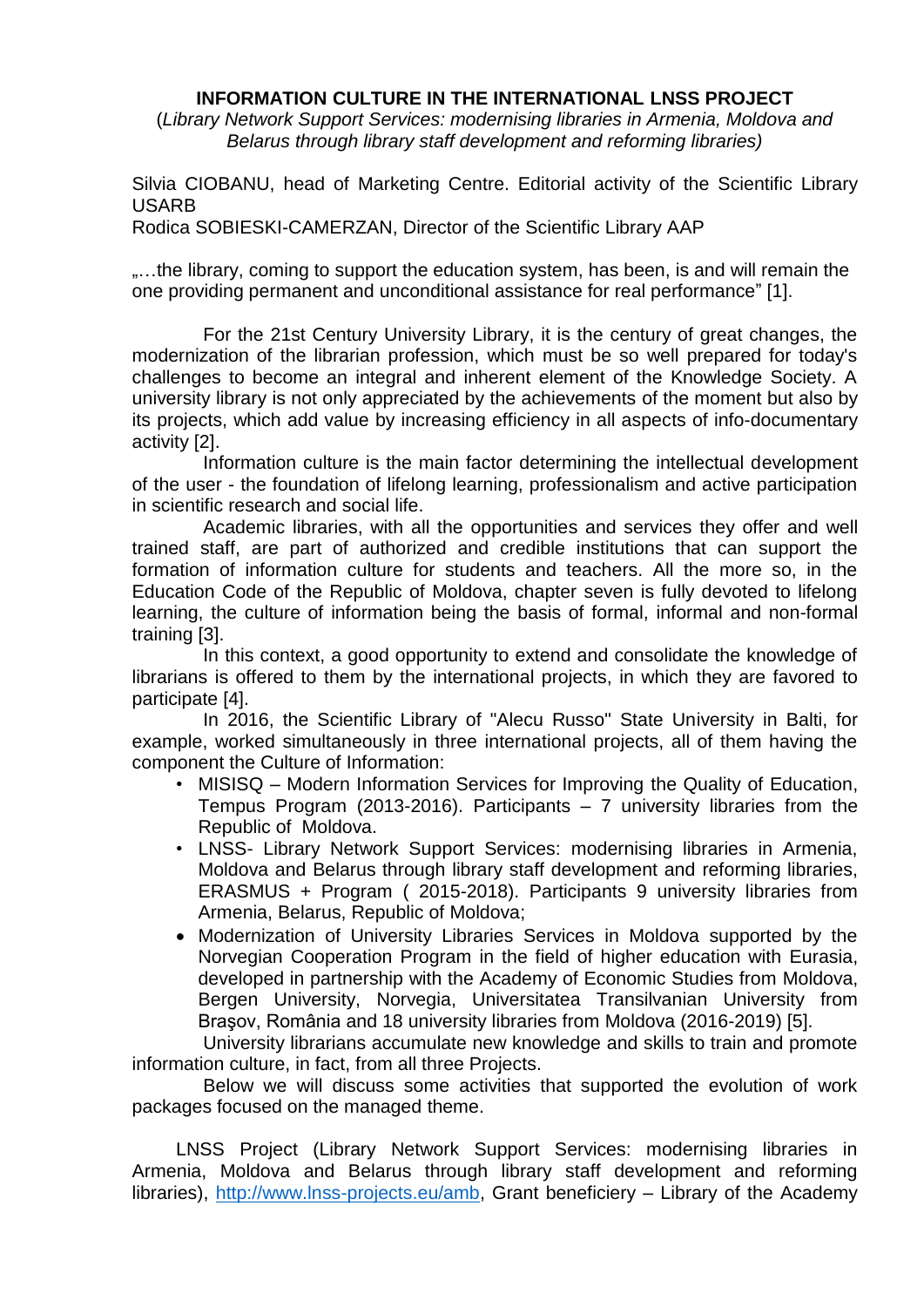of Public Administration from Armenia, participă: [Academia de Administrare Publică a](http://paara.am/en/lnss-project/)  [Republicii Armenia \(PAARA\),](http://paara.am/en/lnss-project/) [Universitatea de Stat de Limbi și Științe Sociale Brusov](http://brusov.am/en/student-life/evs/capacity-building-higher-education-projects/lnss)  [din Erevan,](http://brusov.am/en/student-life/evs/capacity-building-higher-education-projects/lnss) Universitatea [de Stat din Goris](http://studyinarmenia.org/library) [Academia de Administrare Publică de pe](http://www.pac.by/ru/biblioteka/erasmus)  lângă Presedintele Republicii Belarus, [Universitatea de Stat din Belarus,](http://www.bsu.by/en/main.aspx) Universitatea [Tehnică de Stat din Brest,](http://en.bstu.by/index.php/en/international/projects-2/library-network-support-services-lnss) [Universitatea de Stat Yanka Kupala din Grodno,](http://grsu.by/index.php?option=com_k2&view=item&id=15863:servisy-po-podderzhke-bibliotechnoj-seti-modernizatsii-bibliotek-armenii-moldovy-i-belarusi-putem-razvitiya-bibliotechnykh-kadrov-i-reformirovaniya-bibliotek&Itemid=489&lang=ru) [Academia](http://www.aap.gov.md/biblioteca/article/library-network-support-services-lnss)  [de Administrare Publică,](http://www.aap.gov.md/biblioteca/article/library-network-support-services-lnss) Chisinău, Universitatea de Stat "Alecu Russo" din Bălți.

The European partners are: the Institute of Technology from Limerick, Ireland; "Transilvania" University, Brasov, Romania; University of Crete, Greece; The Pyramid Group, Germany.

The Scientific Library of the Academy of Public Administration and the Scientific Library of the State University "Alecu Russo" from Balti, associated partner - Electronic Resource Consortium for Moldova (REM) participate on behalf of the Republic of Moldova.

# **The project has the following objectives:**

- To strengthen and modernize libraries, raising the skills and abilities of library staff in Armenia, Moldova and Belarus by developing innovative libraries – inherent partners in education, research and lifelong learning.
- To elaborate the Library Development Strategy focused on improving the quality and performance of libraries in line with international standards in the field, so as to improve the quality of library and higher education services, in general, and to increase their relevance for the labor market in society.
- To enhance the library governance structure by creating an innovative potential and the accessibility of the libraries from the participating institutions in the Project.
- To elaborate strategic plans and library policies.
- To create the Eastern Partnership Network Support Service to promote and use the project outcomes at international and national levels, sharing knowledge, best practices, training opportunities and special skills [6].

Among the specific objectives, we mention the creation of an innovative course focused on modular training in the field of professional continuing education of librarians.

These are the 8 modules that are in the process of elaboration, each participating institution being responsible for finalizing and experimenting one Module, as well as getting involved in the editing of other 3-4 modules:

Module 1. Libraries and library terminology

Module 2. Marketing for librarians

Module 3. Management in libraries

Module 4. Information Culture

Module 5. Innovative On-line Services for 21st Century Libraries

Module 6. Electronic library

Module 7. Access to Libraries for Users with Special Needs

Module 8. Development Policy of Library Collections.

LNSS addresses critical issues in providing info-documentation services and staff development, so that they lead to modern, relevant and accessible services for all users. Finally, the training programs will be provided in both electronic and printed formats.

The following aspects are included in Module 4 *Information Culture*:

- International Standards on Information Culture: SCONE, ACRL, ALA, ANZIL
- Using the Information Culture Module for teaching CI
- Researching sources of information and evaluation
- References, citation and avoidance of plagiarism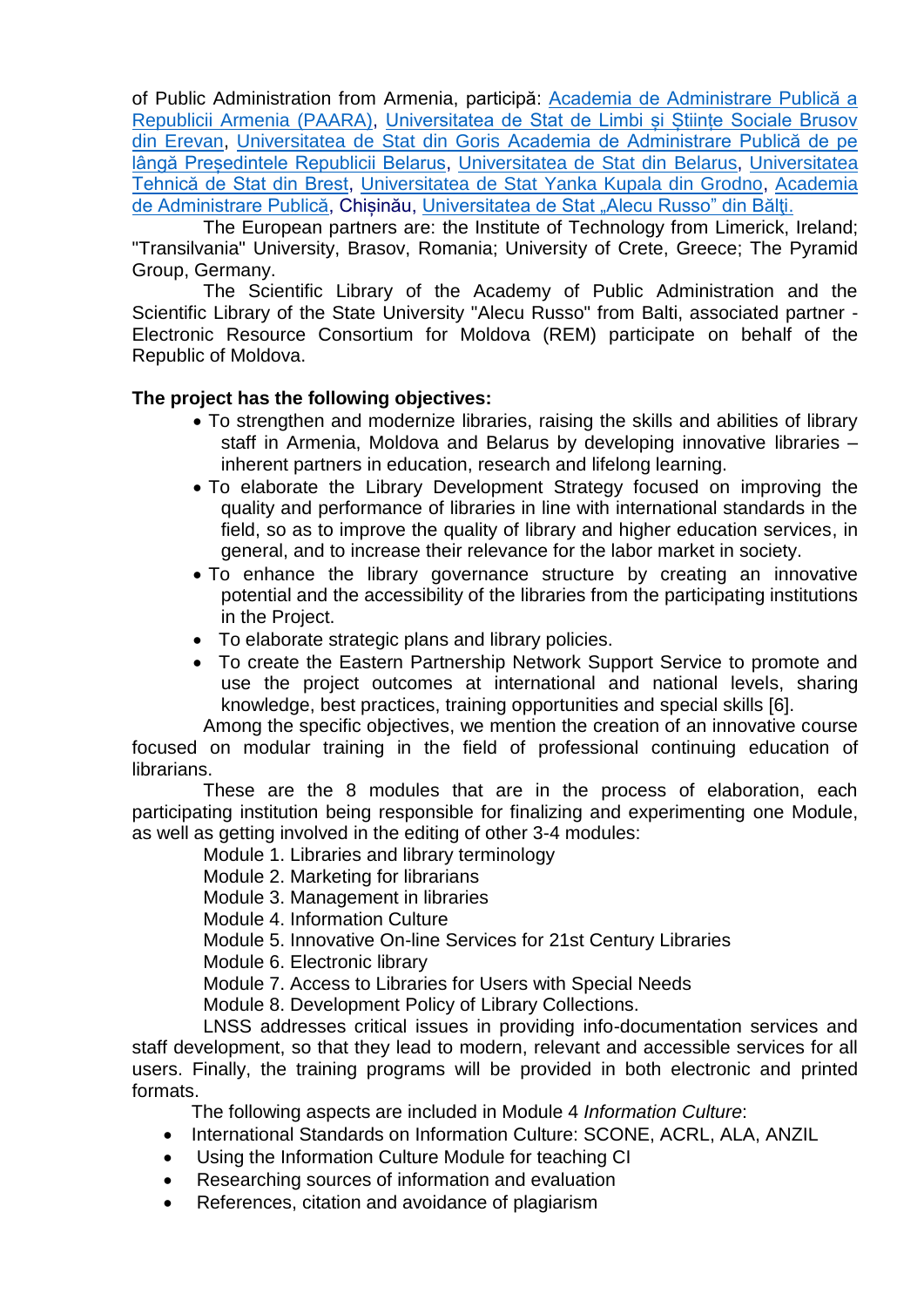- Expertise of information resources
- Using databases in research
- Evaluation of information resources
- Academic writing doctoral theses
- Information Culture for Entrepreneurship
- Pedagogical abilities and methodology of teaching the information culture

All modules will be able to be reused by updating them, ensuring their viability not only during the term of the Project. The Modules are translated into the Consortium languages: Armenian, English, Romanian, and Belarusian. These Online Modules are an essential part of the CI.

The launching of the Project took place in Brasov with the signing of the consortium agreement, making the acquaintance and relationship of the partners, setting the methods of cooperation, the management and the control procedures, the monitoring, the implementation of all the work packages.

The training of Moldovan librarians started in April with the ESP (English for specific purposes) training. The program of the event included 5 modules: English for specific purposes (libraries, library terminology and library access); Marketing skills for librarians - theory and practice, creating awareness-raising strategies for all students and library users, including people with specific needs; Essential management and skills development in librarians, such as international IFLA, ISO, Congress Library, NISO; Information and cultivation of user research skills; Electronic Library. The trainers were Jerald Cavanagh, Director of the Library of the Limerick Institute of Technology, and Padraig Kirby, Deputy Director of the Limerick Institute of Technology Library, Ireland.

In August 2016, the training "Developing the curriculum for librarians" was held at the Institute of Technology in Limerick, Ireland. The trainees were representatives of nine higher education institutions - members of the LNSS Consortium, librarians and teachers from Armenia, Belarus and Moldova. The trainers were: Gerard Cullen, project manager, Pyramid Group, Germany, Jerald Cavanagh, Director of the Library of the Institute of Technology from Limerick, Padraig Kirby, Deputy Director of the Limerick Institute of Technology Library, Ireland, Angela Repanovici, engineer PhD, Professor at the University of Transylvania, Romania, Manolis Koukourakis, PhD, Director of the Library of the University of Crete, Greece; Monika Bukowska, IT Assistant, Limerick Technology Institute Library, and Quynh Nguyen, Pyramid Group, Germany.

The participants were taught to develop the Marketing Strategy Project: National Awareness Day (National Public Awareness Day on the role of the library in society); the SWOT analysis of the university library and the National Public Awareness Day on the role of the library in society; Initiating the Project Curriculum of a Librarians' Training Module; the USARB Scientific Library being responsible for Module 8. *Policy Development of Library Collections*; the Scientific Library of the Academy of Public Administration for Module 3 *Management in Libraries*.

As a result of this training, the librarians have developed the Marketing Strategy Project: National Awareness Day, by conducting the SWOT analysis of the university library and of the National Awareness Day. From April 23, the Librarian's Day in the Republic of Moldova, to May 5, 2017, the two Moldovan libraries have carried out an ample program of events in order to celebrate the Librarian's Day and the Library Awareness Day entitled "Your Library - Your Progress". (http://libruniv.usarb.md/nou/170423/Library\_national\_awareness\_day.pdf[;http://aap.gov](http://aap.gov.md/biblioteca/article/ziua-na%C8%9Bional%C4%83-de-sensibilizare) [.md/biblioteca/article/ziua-na%C8%9Bional%C4%83-de-sensibilizare\)](http://aap.gov.md/biblioteca/article/ziua-na%C8%9Bional%C4%83-de-sensibilizare).

The Librarian's Day is celebrated since 2001 by the Decree of the President of the Republic of Moldova no.1774 of 21.11.2000, initially on October 5th, and after the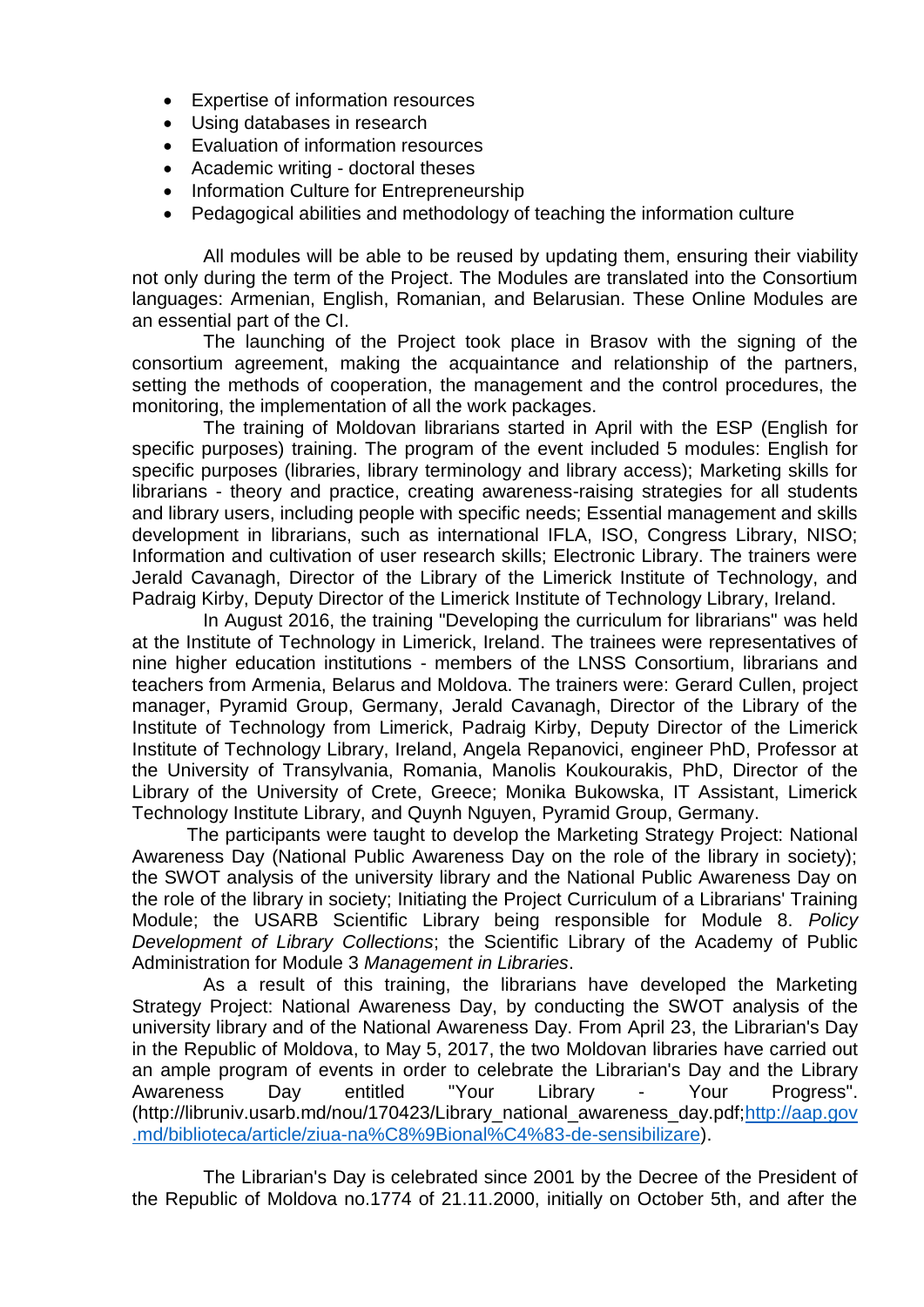amendment of 08.02.2010, on April 23rd. The professional day of the Librarian of the Republic of Moldova coincides with the International Day of the Book and Copyright, set up in 1995 at the UNESCO General Conference. The idea of marking it on the 23rd of April came from Spain at the Annual Rose Festival and the celebration of St. George. On the same day, the writers Miguel de Cervantes and William Shakespeare, passed away in 1616, are commemorated.

In the report on the activities dedicated to the National Library Awareness Day (27 April - 5 May) http://libruniv.usarb.md/nou/170623/170623.html, presented at the Project Monitoring session by the Erasmus + Office in Moldova, exhibitions and presentations of Rare Books Collections, Anniversary Books - 2017, Great Bibliographers from the Republic of Moldova; Literary character gala (Cosplay); Flashmob, Invitation to Reading by opening the Documentary Fund in Ipoteşti and the Mihai Eminescu County Library in Botosani; the public debate Printed Book vs. eBook; the seminar of young researchers from the Northern Republic of Moldova about the history of the place where they come from, a contest with the participation of the Ukrainian Diaspora in the Republic of Moldova and of University Chairs were mentioned. The Student Lecturiada – 2017 took place in the UN / EU Documentation Center of the USARB Scientific Library, in collaboration with the Faculties. On May 4, the exhibition "Lithuania, in a postal package", was opened on the premises of the USARB Scientific Library, organized by the National Commission of Lithuania for UNESCO and the Lithuanian Embassy in Chisinau, which has come to confirm the importance of the dissemination of the valuable objects on the Library's premises.

In line with the Marketing Plan, the AAP Scientific Library started the National Awareness Day activities on 20 March 2017 by launching the National Campaign to collect and donate books for people with special needs under the generic: "Donate a book to save a destiny", which ended with the inauguration of the "Echo of Chernobyl" Foundation Library (5 May), the beneficiaries of the Foundation being children, young people with special needs and oncologic pathologies. The book donation collecting campaign was joined by public authorities, book distributors, publishers, book shops, libraries, schools, kindergartens, and individuals. Altogether, about 3,500 books were collected in the campaign; the librarians from Balti offered 254 and the Public Administration Academy community offered 520 publications on various domains [http://aap.gov.md/biblioteca/news/%E2%80%9Edoneaz%C4%83-o-carte-pentru](http://aap.gov.md/biblioteca/news/%E2%80%9Edoneaz%C4%83-o-carte-pentru-schimba-un-destin%E2%80%9D)[schimba-un-destin%E2%80%9D,](http://aap.gov.md/biblioteca/news/%E2%80%9Edoneaz%C4%83-o-carte-pentru-schimba-un-destin%E2%80%9D) [7].

Also, according to the AAP Scientific Library program, dedicated to the National Awareness Day with the generic "My Library - My Progress", round tables, essay and poetry contests, drawings and photographs contests, book exhibitions, public debates, librarian self-supervision actions, a flash mob, methodical seminar with the participation of the teaching staff of the Academy, etc. were conducted <http://aap.gov.md/biblioteca/article/ziua-na%C8%9Bional%C4%83-de-sensibilizare>

The participation of the representatives of the AAP and USARB scientific libraries at the BIBLIOLOGIC YEAR 2016 SYMPOSIUM "The National Library of the Republic of Moldova - Platform for Professional Inclusion for the Librarian Community" 26th edition of March 29, 2017 with the communication *Effects of International Projects on Academic Libraries and the National Week of Awareness on Libraries* accompanied by posters and video clips, highlighted the fruitful collaboration with the National Library of the Republic of Moldova, and emphasized the achievements of the Biblioteconomic Departmental Center and the North branch of the BIN Educational Libraries Balti of ABRM.

At the festive event dedicated to Librarian's Day in the House of Government, with the participation of Igor Şarov, Deputy Minister of Culture, and members of ABRM, held on May 3, 2017, the USARB representative spoke on the topic "Libraries in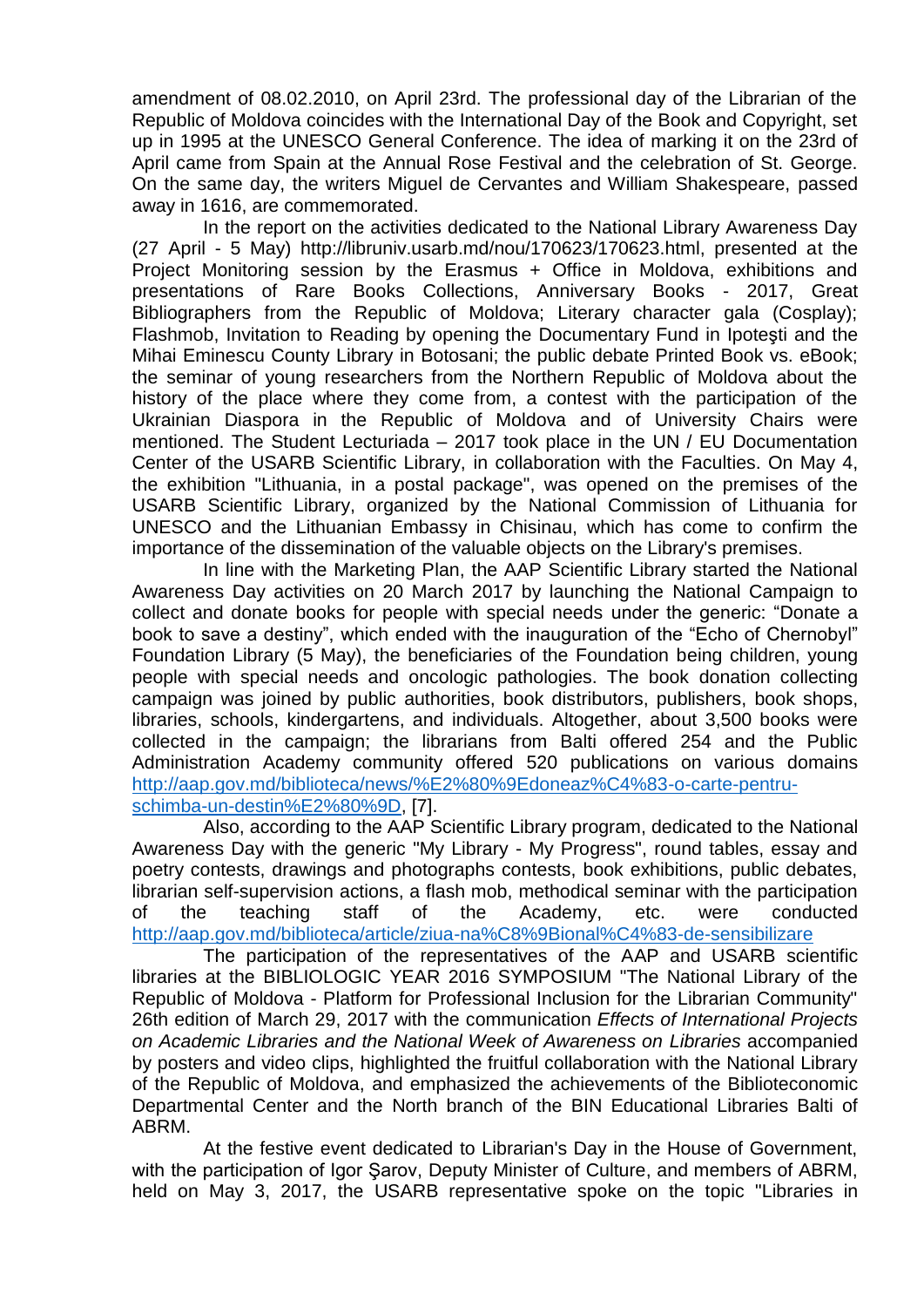Education Support Progress". The film "National Week of Library Awareness (April 23 - May 3, 2017), made by the Balti librarians, was shown at the event. Banners and posters about the LNSS Project, made by AAP and librarians of the University of Balti were placed in the hall.

The activities carried out within the Program dedicated to the National Library Awareness Day event in Chisinau and Balti were monitored by Corneliu Druga, professor at Transilvania University in Brasov, Romania, international expert.

We have given a generous coverage to describe this event, which has once again emphasized the place and role of the library as a key factor in lifelong learning, democratization and social integration, an event that will take place for at least a decade as required by the LNSS Project [8].

In Dresden, Germany, on February 28 - March 4, at the working meeting organized by the Project Management Committee *Library Network Support Services: modernising libraries in Armenia, Moldova and Belarus through library staff development and reforming libraries* the report on the achievements of the USARB and AAP SL within the Project, including the piloting of Module 8 "Library Development Policy", Module 3 "Library Management" and the National Awareness Day Project on Libraries was presented on April 27, 2017.

The trainings within this Project, but also from the MISISQ Project in Cluj, the Central Library "Valeriu Bologa" from "Iuliu Haţieganu" University of Medicine and Pharmacy, the Scientific Medical Library of USMF "N. Testemitanu" from Chisinau, the workshops and the summer schools in Brasov and Tulcea within the project "Modernizing the Services of University Libraries in the Republic of Moldova", financed by the Norwegian Cooperation Program in Higher Education with Eurasia, developed in partnership between the Academy of Economic Studies of Moldova, University from Bergen, Norway, Transylvania University of Braşov, Romania and 18 university libraries from Moldova added new knowledge and advanced practices in order to train the information culture of the users of the academic libraries. In the Balti institution and the Academy of Public Administration, followed the dissemination and applied lectures on the development of online tutorials (Managing Electronic Library Collections: eBooks, E-Databases and E-Journals, Introduction to Open Access and Open Source for Librarians, Digitization, Preservation and Digital Services in Libraries held by Angela Repanovici, Institutional repositories held by Nicolae Constantinescu; New Editing Tools - the Text as a Dynamic Resource conducted by Lenuta Ursachi, Educating Users for Effective Search and Organizing Information by Angela Repanovici, The Need for Skills in Information Culture by Ane Landoy, Academic Writing Centers - A New Opportunity for Academic Libraries by Serap Kurbanoglu, Game Learning and Information Culture by Robert Coravu, Consortium Acquisition of Scientific Electronic Resources in Romania by Angela Repanovici, Pedagogical Methods in Teaching Information Culture by Sanda Erdelez, Information Integration in Information Culture by Nelly Ţurcan, Information Culture and Communication Interferences, etc.

We must admit that even though librarians of higher education institutions have always accepted change and new technologies in their professional work, these projects have brought innovations, a new spirit and interest in the field of expertise.

Thus, the Curriculum and the Course Unit File [9] were drafted for the discipline *the Basics of Information Culture*, the contents of the Modules of the course, taught in the USARB according to the Framework for Higher Education (Cycle I - Bachelor, Cycle II - Master, integrated studies, cycle III - Doctorate), approved by ME Order no. 1045 of 29 October 2015 and USARB Senate Resolution of June 22, 2016, Minutes no. 17 in all curricula for higher education programs in the first year of study, in a volume of 30 hours (1 credit) and assessed by the admitted / rejected qualification.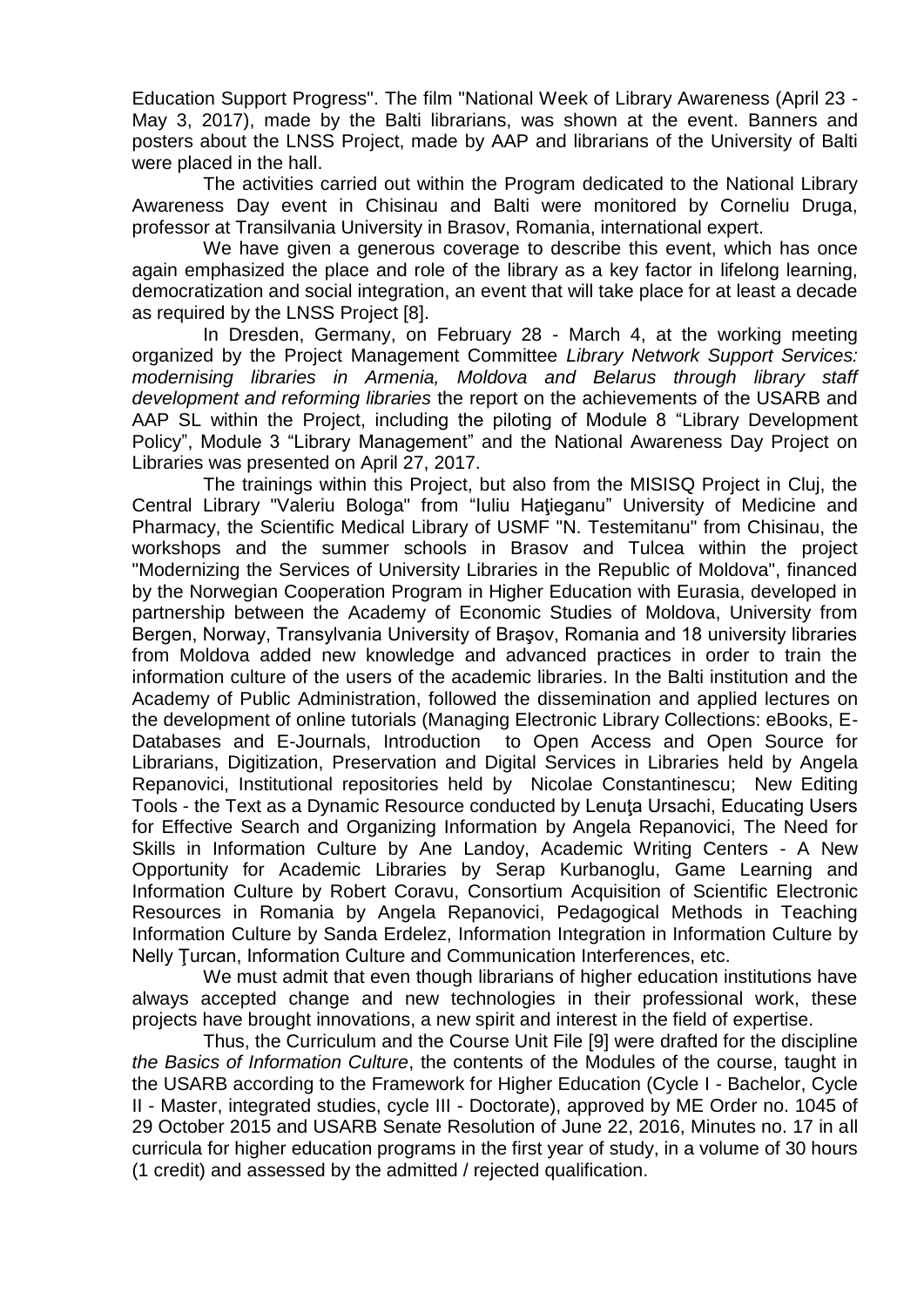In line with the innovations provided by the project "Libraries Network Support Services: Upgrading Libraries in Armenia, Moldova and Belarus by Developing Library Staff and Reforming Libraries", the curriculum of the "Information Culture" discipline was drafted and updated for cycle II Master studies and cycle III doctoral studies, and Information Culture classes in the program of professional development courses for civil servants within the Academy of Public Administration [10].

In the year 2016, the Training of Trainers Campaign on the Information Culture was organized, consisting of several modules: Training of librarians-trainers on search, selection, location, use and evaluation of information models; Bibliographic reference management practices with the application of EndNote, Mendeley, Zotero personal software; Drafting the Knowledge Assessment Test, Individual Work Evidence of the Student; Completing Forms for Calculating Teaching Load Volume and Distributing the Teaching Load of the discipline *the Basics of Information Culture* at the SL USARB; Portfolio preparation of the discipline the *Basics of Information Culture* for all faculties of the USARB, which included the following:

- $\checkmark$  Curriculum of the course unit The Basics of Information Culture (printed version / CD)
- $\checkmark$  Course unit file The Basics of Information Culture (printed version / CD)
- $\checkmark$  Modules of the Course Unit The Basics of Information Culture (CD version)
- $\checkmark$  Current evaluation tests (printed version / CD version)
- $\checkmark$  Final assessment test (printed version / CD version)
- $\checkmark$  Individual Work Evidence of the Student at the course unit The Basics of Information Culture (printed version).

The head of the Scientific Library, Elena Harconita, who reported on the conduct of 304 hours in 36 groups with 1,094 students from the full-time and part-time programs, the students of the "Ion Creangă" Republican Theoretical Lyceum, the former Lyceum for boys in which the great linguist Eugeniu Coseriu studied, is responsible for the promotion of the discipline.

Speaking about the promotion and visibility of the LNNS Project, we have to refer first to the Project website on the Library page http://libruniv.usarb.md/, [http://www.lnss-projects.eu/amb,](http://www.lnss-projects.eu/amb) project information on the website of the Ministry of Education <http://www.edu.gov.md/ro/content/activitatea-bibliotecilor-din-invatamint-0> the ABRM, the National Biblioteconomic Council and the Council of Libraries from Education, on the social networks, on the pages of the journals *Confluenţe bibliologice* http://libruniv.usarb.md/confbib/confbib.html, Bibliouniversitas@ABRM.md, Magazin bibliologi[chttp://www.bnrm.md/index.php/publicatii/bibliografii/15-resurse](http://www.bnrm.md/index.php/publicatii/bibliografii/15-resurse-informationale/editii-periodice-de-specialitate/26-magazin-bibliologic)[informationale/editii-periodice-de-specialitate/26-magazin-bibliologic.](http://www.bnrm.md/index.php/publicatii/bibliografii/15-resurse-informationale/editii-periodice-de-specialitate/26-magazin-bibliologic)

A great deal of attention is paid to promotional materials: posters, flyers, calendars, banners, video-clips, about 20 articles have been published (electronic and printed formats): [http://tinread.usarb.md:8888/tinread/fulltext/bib\\_usarb/sci\\_libr.pdf,](http://tinread.usarb.md:8888/tinread/fulltext/bib_usarb/sci_libr.pdf) [http://tinread.usarb.md:8888/tinread/fulltext/bs/ghid\\_misisq.pdf](http://tinread.usarb.md:8888/tinread/fulltext/bs/ghid_misisq.pdf)

In order to facilitate modern services within the LNSS Project, technical equipment was purchased: projector, interactive whiteboard, notebook, color printer.

### **Immediate effects**

- Strengthening the role of the Academic Library as the only credible information provider and as a partner in the lifelong learning, research and study process.
- Development of information resource collections on various media.
- Digitization and electronic delivery of documents.
- Diversification of electronic services and library products.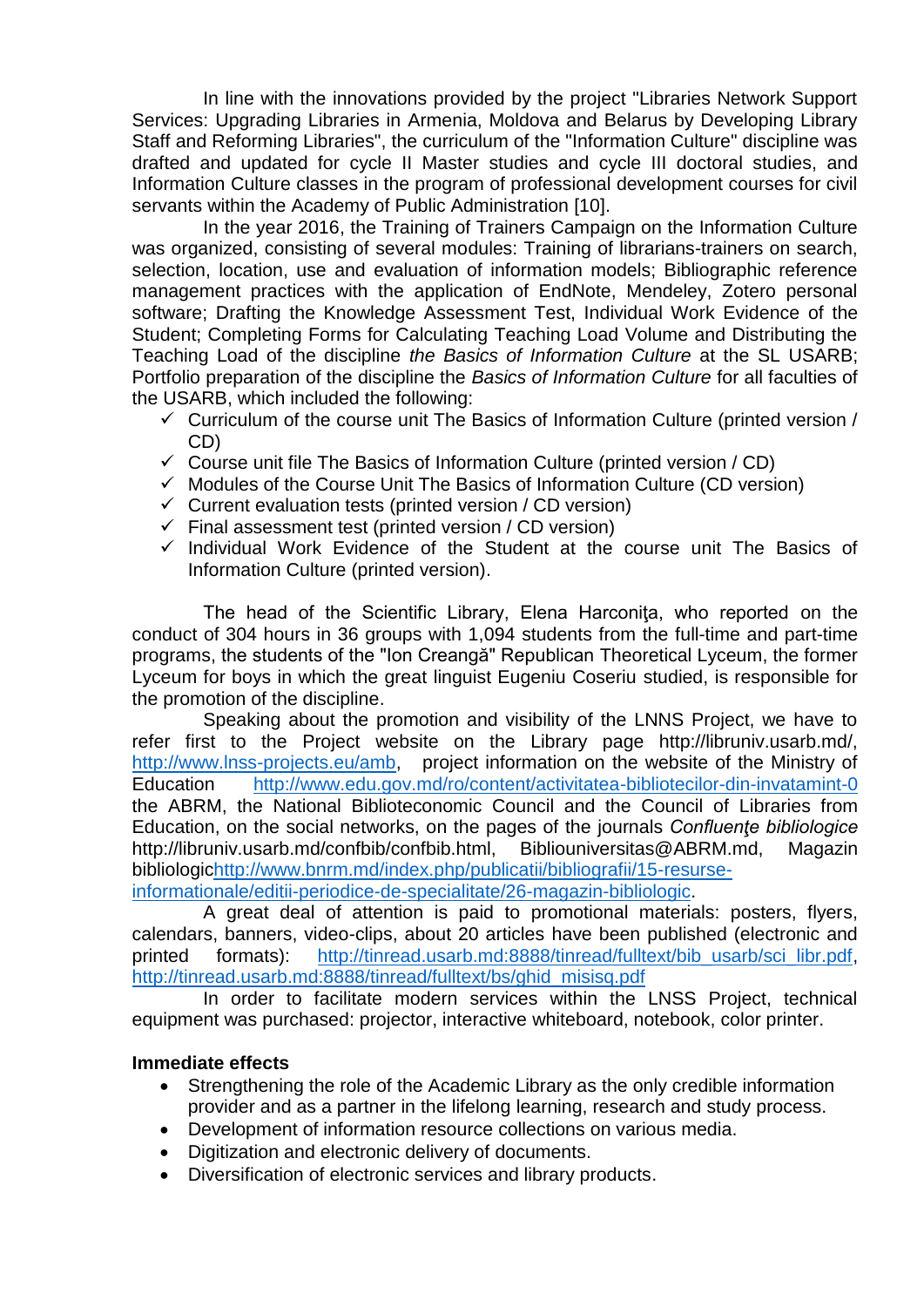New skills and abilities for librarians, changes to the organizational structure of the Library, staff management including continuous professional training, changes in the marketing activity, national and international partnerships, getting acquainted with best practices.

### **Impact and sustainability of the project**

- Library management conditions the ability to implement the 8 Project Modules, compatible with international milestones.
- Moldova's university libraries are open to the academic and librarianship community; participate in updating knowledge, modernizing information and documentary services and products to support education, research, thus increasing its impact on the community.
- The project is being exploited by university librarians and promoted through direct activities, through information and dissemination materials on the Scientific Library website, on social networks, through study and dissemination sessions of good practices.
- The Modules proposed by the Project are developed and disseminated to all colleagues, promoting and implementing new vocational training methods, modernizing occupational knowledge and skills in the workplace. The library community becomes more prepared for changes in the internal and external environment, by delivering strategic programs of continuous professional training, appropriating the facilities offered by modern technologies [11].

By participating in projects, applying effective methods, professionalism and creativity, relying on the curricula of the training courses, librarians contribute effectively to the learning and research process in the university community, cultivating the skills and modern abilities needed for life-long learning.

# **Bibliographical references:**

- 1. ERICH, Agnes, Cristina, POPESCU. Cultura informaţiei o nouă abordare în sprijinul dezvoltării abilităţilor didactice. In: *Studii de Biblioteconomie şi Ştiinţa Informării / Library and Information Science Research.* 2012, nr. 16, p. 132.
- 2. TOPALO, *Valentina. Impactul şi durabilitatea proiectelor internaţionale implementate în Biblioteca Ştiinţifică USARB* [on-line] [citat 20.07.2017]. Disponibil: [https://www.slideshare.net/Dib\\_ulim/v-topalo](https://www.slideshare.net/Dib_ulim/v-topalo)
- 3. *Codul Educaţiei al Republicii Moldova* [on-line] [citat 20.07.2017]. Disponibil: <http://lex.justice.md/md/355156>
- 4. HARCONIŢA, Elena. *Implementarea Proiectelor internaţionale – o oportunitate veridică de reformare a bibliotecii universitare* [on-line] [citat 21.07.2017]. Disponibil: [https://www.slideshare.net/libruniv/elena-harconia-implementarea](https://www.slideshare.net/libruniv/elena-harconia-implementarea-proiectelor-internaionale-o-oportunitate-veridic-de-reformare-a-bibliotecii-universitare-70128518)[proiectelor-internaionale-o-oportunitate-veridic-de-reformare-a-bibliotecii](https://www.slideshare.net/libruniv/elena-harconia-implementarea-proiectelor-internaionale-o-oportunitate-veridic-de-reformare-a-bibliotecii-universitare-70128518)[universitare-70128518](https://www.slideshare.net/libruniv/elena-harconia-implementarea-proiectelor-internaionale-o-oportunitate-veridic-de-reformare-a-bibliotecii-universitare-70128518)
- 5. RĂILEANU, Ludmila. *Noi modalităţi de predare a culturii informaţiei în contextul proiectelor internaţionale* [on-line] [citat 20.07.2017]. Disponibil: [https://www.slideshare.net/libruniv/ludmila-rileanu-noi-modaliti-de-predare-a](https://www.slideshare.net/libruniv/ludmila-rileanu-noi-modaliti-de-predare-a-culturii-informaiei-n-contextul-proiectelor-internaionale)[culturii-informaiei-n-contextul-proiectelor-internaionale](https://www.slideshare.net/libruniv/ludmila-rileanu-noi-modaliti-de-predare-a-culturii-informaiei-n-contextul-proiectelor-internaionale)
- 6. TOPALO, *Valentina. Imactul şi durabilitatea proiectelor internaţionale implementate în Biblioteca Ştiinţifică USARB* [on-line] [citat 20.07.2017]. Disponibil: [https://www.slideshare.net/Dib\\_ulim/v-topalo](https://www.slideshare.net/Dib_ulim/v-topalo)
- 7. SOBIESKI-CAMERZAN, Rodica. *Implementarea Proiectului LNSS: activități și realizări* [on-line] [citat 22.07.2017]. Disponibil: <https://www.slideshare.net/libruniv/implementarea-proiectului-lnss-activiti-i-realizri>